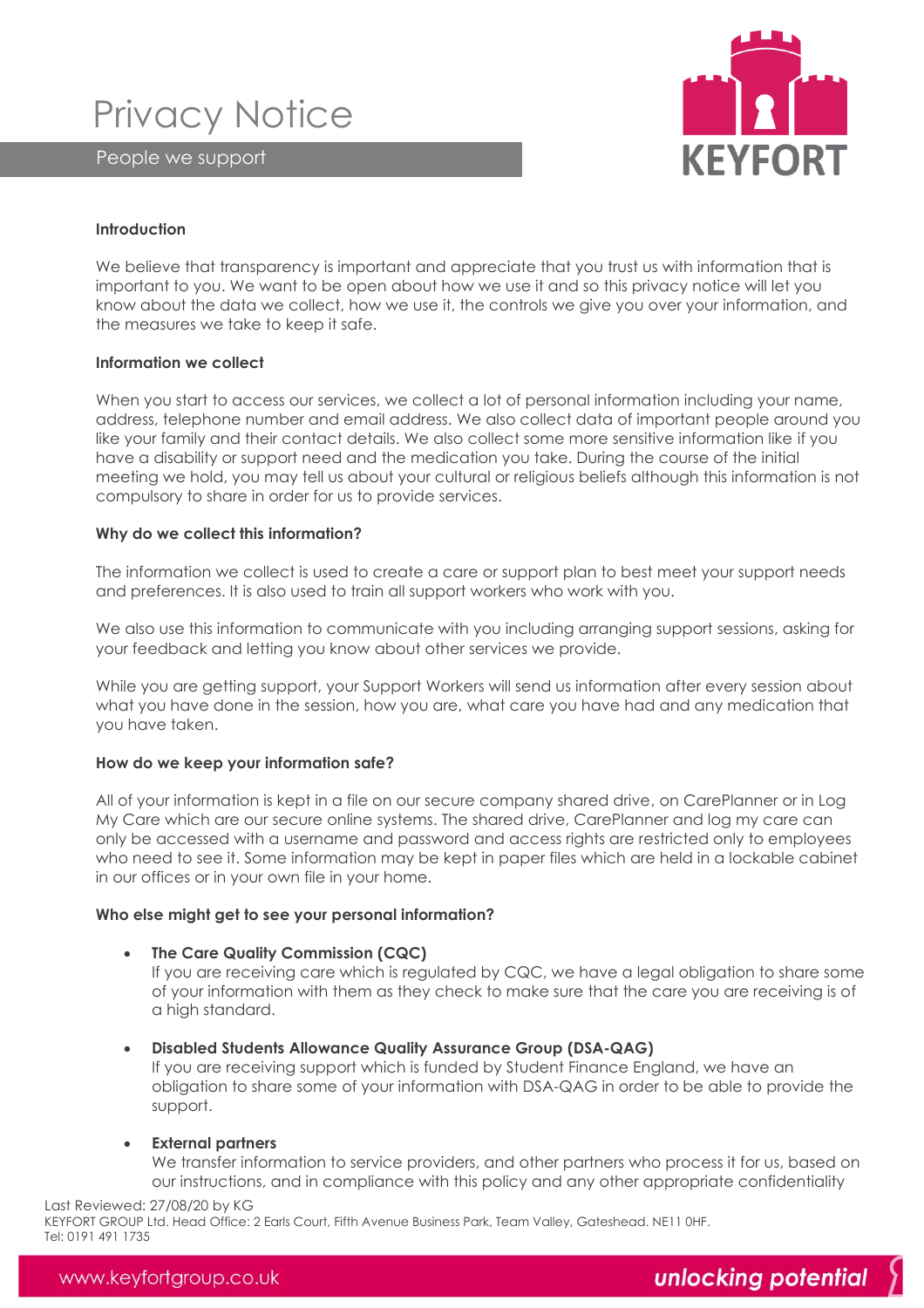# Privacy Notice

People we support



and security measures. Examples of this are to allow us to invoice for the support we have provided or with our IT Company to make sure that your personal information remains safe.

# • **Safeguarding**

We have a legal obligation to share information with the local adults or children's safeguarding team or even the police if we felt that you or others were at risk of harm.

# • **Professionals linked with your support**

We may need to share some information with other people involved in your support for example the organisation funding the support, disability services and other medical professionals. Not all of these will apply to you and who we will have contact with will be discussed with you at the start of your support.

# **Your rights in relation to your data**

#### • **The right to be informed**

You have the right to know what information we hold about you, how we store it and who has access to it. That is why we are giving you this privacy notice.

#### • **The right to access your personal information**

You have the right to be able to access any personal information we hold about you. If you wish to do so, you need to write to us at the address at the bottom of this document. KEYFORT Group 2 Earls Court

Fifth Avenue Business Park Team Valley Trading Estate Gateshead NE11 0HF [enquiries@keyfortgroup.co.uk](mailto:enquiries@keyfortgroup.co.uk)

# • **Your personal information being correct**

You have the right to ensure that the information we hold about you is correct. If you find that it is not, you have the right to have it changed. We will make any changes requested as soon as possible.

# • **The right to erasure**

Although for some of your personal information, we legally have to keep it and share it with others, there may be some information you could ask us to delete. If you wish to request that your data is erased you can write to us at the address at the bottom of this document. We will write back to you to let you know what we have been able to delete and what we have had to keep, why we need to keep it and how long we will keep it for.

# • **The right to restrict processing**

In some circumstances you can ask us to restrict the way we use your data. This is usually just for a short period of time for example if you don't think your data is right and so while we update it you and want us to stop using it.

#### • **The right to data portability**

This means that you can ask us to provide any data you have given us to others.

KEYFORT GROUP Ltd. Head Office: 2 Earls Court, Fifth Avenue Business Park, Team Valley, Gateshead. NE11 0HF.<br>Tel: 0191 491 1735 Last Reviewed: 27/08/20 by KG Tel: 0191 491 1735